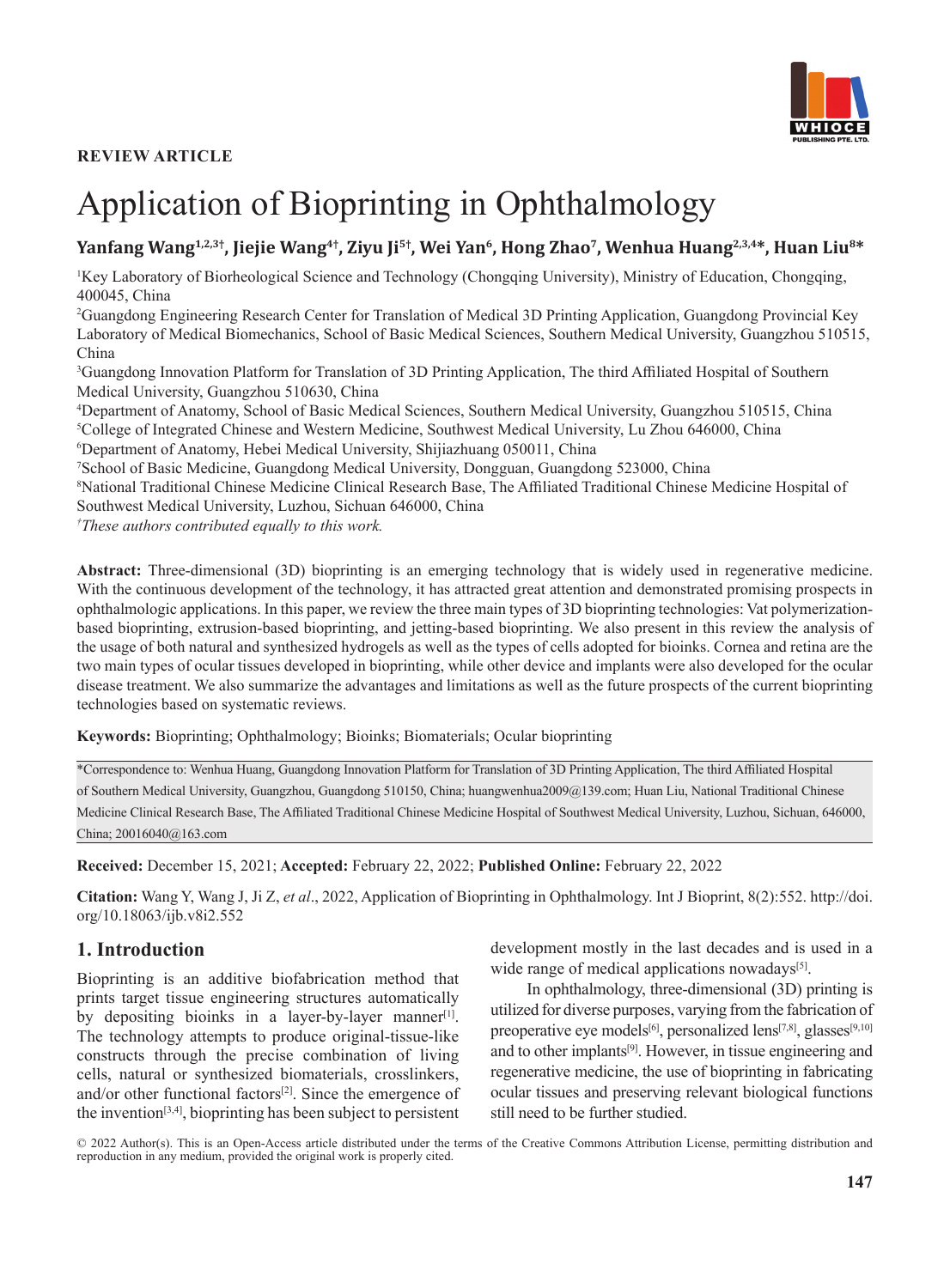In this article, we review the main 3D bioprinting techniques, summarize the bioinks adopted in 3D bioprinting, and discuss the applications of bioprinting in ophthalmology. We also present the advantages and limitations of bioprinting in the ocular tissue engineering as well as the future directions that will translate the technologies to personalized therapeutic and pharmaceutical tools in ophthalmology.

At present, vat polymerization (VP)-based, material extrusion-based, and material jetting-based printing strategies are the three principal printing techniques used in biological and medical applications (**Figure 1**). Due to the distinct working principles, each approach demonstrates different strengths and drawbacks.

## **1.1. VP-based bioprinting**

The VP-based bioprinting refers to the process that fabricates the 3D structures through photo-polymerization reaction with photo-curable liquid bio-resin radiated by the light at specific wavelength $[11]$ . The developed techniques include stereolithography (SLA), digital light processing (DLP), and two-photon polymerization (2PP) (**Figure 1A**).

As shown in **Figure 1A**, the SLA system cures the bio-resin when the laser source is refracted and scanned the materials in a vat. Depending on the position of the laser source, SLA can print the structures either in a topdown or bottom-up manner<sup>[11]</sup>. In the top-down method, the system prints the support and target structures together to form a precise designed construct. On the contrary, the bottom-up method scanned and cured the biomaterials with the light source from the bottom side. During the bottom-up printing, the build platform is raised above the vat for each peeling step between layers, thus resulting

in a slower printing speed than the top-down method with continuous light scanning. To attain a successful printing, it is critical for both methods to have a good bonding between the printed structure and build-platform. Immediately after printing, the support structures need to be removed manually. The advantages of SLA techniques include the high lateral and vertical printable resolution (about 20–50  $\mu$ m and 25–100  $\mu$ m, respectively)<sup>[12]</sup>, a wide range of printable viscosities (up to 5 Pa.s) $[13]$ , high printable cell density (could be 108 cellsper ml), and great potential to formulate highly complex structures with the aid of support structures. However, its applications are limited in bioprinting due to the harmful effect of UV rays (shorter wavelength results in more DNA damage) and cytotoxic effect from the increased light intensity and photo-initiator concentration. To reduce DNA damage, the usage of visible light source as well as biocompatible photo-initiators is necessary.

Different from the SLA, the DLP prints the structures with the use of a digital micro-mirror device (DMD) to crosslink the photo-curable bio-resin in a vat. With the aid of DMD, DLP can speed up the printing process by crosslinking a layer of bio-resin rather than a single dot in  $SLA^{[14]}$ . By controlling the light source power and exposure time, the cure depth of the bio-resin can be determined in the DLP system. Compared to the SLA, the DLP is more suitable in printing large-scale structures, which could be attained in micron resolutions.

The 2PP system adopts a near-infrared femtosecond laser light source (about 740 nm wavelength) and fabricates microstructures in a nanoscale resolution (up to sub-100 nm)<sup>[15]</sup>. The femtosecond laser is tightly focused to the bio-resin, and controlled the movement through an oil-immersed objective lens. The polymerization process



**Figure 1.** Three major categories of bioprinting technologies. (A) VP-based bioprinting. (B) Extrusion-based bioprinting. (C) Jetting-based bioprinting. DLP: Digital light processing; DOD: Drop-on-demand; SLA: Stereolithography; VP: Vat polymerization; 2PP: Two-photon polymerization.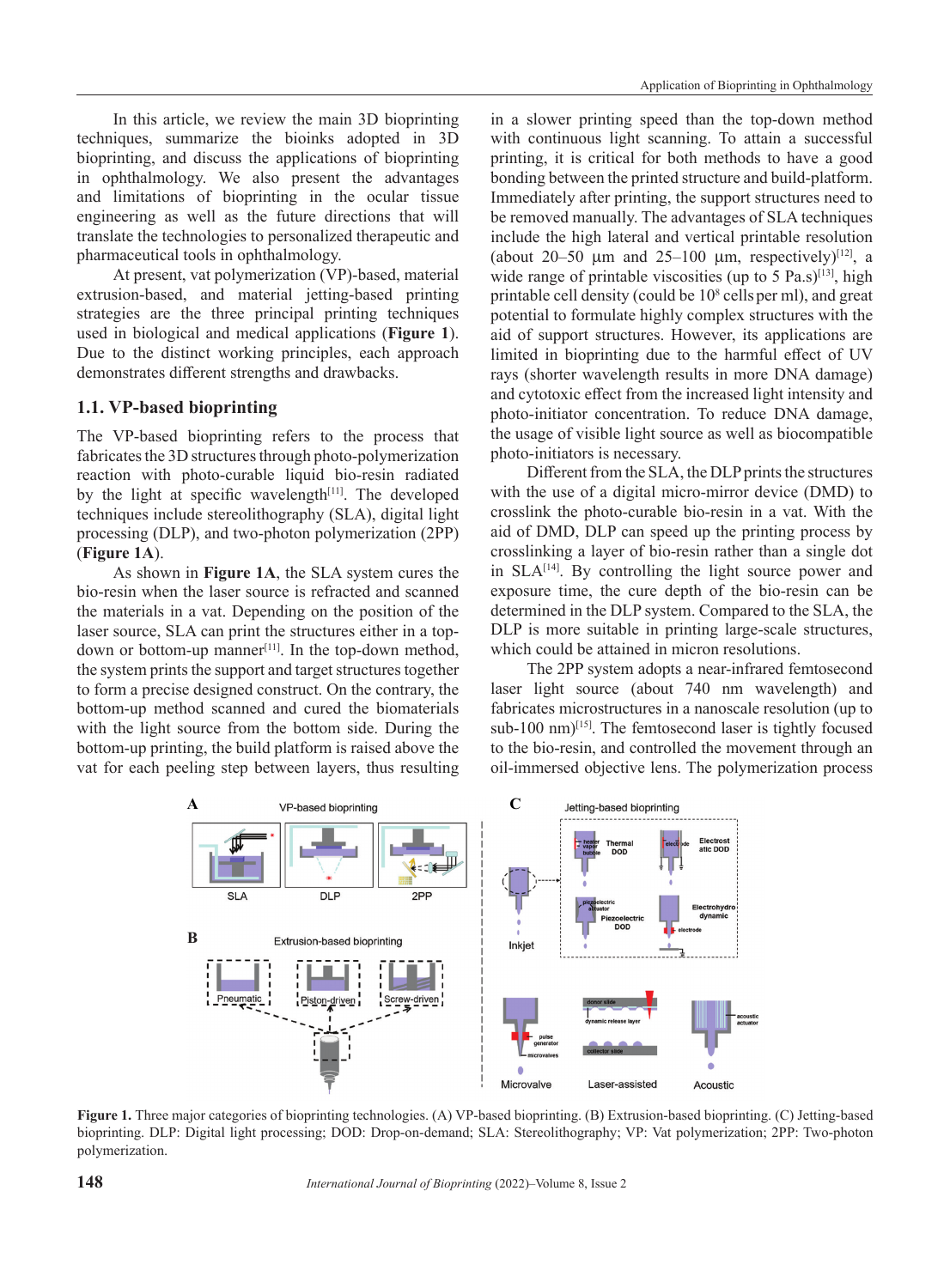in 2PP is initiated by exciting the molecules through twophoton absorption. The process can occur in an extremely short period (mm/seconds of scanning speed) and fabricate highly complex structure at any spatial position. However, the application of 2PP in bioprinting is also limited by a few drawbacks, including the material degradation caused by high laser power and bubble damage<sup>[16]</sup>.

## **1.2. Extrusion-based bioprinting**

The extrusion-based bioprinting is the most widely used technique because it has fast printing speed and can work with a broad range of printable bioinks<sup>[17]</sup>. In general, the material can be extruded from the cartridges either through pneumatic pressure or mechanical forces (piston-driven or screw-driven) (**Figure 1B**). The extrusion-based bioprinting can print bioinks with high cell densities (107 cells per ml) and print multiple types of cells at same time to fabricate a heterogenous structure. However, it also has limitations on the cell viability due to the damage with shear stress and nozzle clogging. To improve the performance of extrusion-based bioprinting, it is necessary to optimize the bioink design, select nozzle of suitable size, and choose suitable materials. The adjustment of printing parameters (e.g., pressure, speed, layer thickness) is required before printing to achieve a better performance.

#### **1.3. Jetting-based bioprinting**

As shown in **Figure 1C**, the jetting-based bioprinting represents a big group of techniques, including inkjet bioprinting, microvalve bioprinting, laser-assisted bioprinting, and acoustic bioprinting<sup>[18]</sup>. An advantage of the jetting-based printing technique is the drop-ondemand (DOD) patterning of different types of cells and biomaterials in a noncontact profile. Using this method, the droplets can be generated either by the heatervapored bubbles in a thermal style<sup>[19]</sup>, the deformation under the electrode pressure in an electrostatic style<sup>[20,21]</sup>, the vibration of a piezoelectric actuator in piezoelectric style $[22,23]$ , or the high voltage filed energy from the nozzle electrodes in electrohydrodynamic style<sup>[24,25]</sup>. Different from the traditional continuous method, the DOD inkjet bioprinting ejects droplets only when the signal meets the demanded levels, which makes the droplet to formulate specific patterns as designed. Besides, as the diameter of inkjet nozzle is comparable to the size of a cell  $(50 \mu m)$ , the inkjet printing could also be used for single cell printing. The high-resolution printing helps fabricate smaller tissues/organs, and the unique printing patterns could enhance the cell-cell and cell-matrix interactions. The inkjet bioprinting would contribute to cell damages by shear stress or pressure during printing or collision with the substrate after ejection. However, the damage only occurs to a low proportion of the cells; the efficiency

and high-throughput features of inkjet printing still outweigh its drawbacks.

## **2. Bioinks**

Compared with the traditional methods, bioprinting can be used to design complex 3D structures. It prints bioinks layer by layer to control the spatial distribution of cells and is used to fabricate the specific structure of tissues. The success of using bioprinting depends on printability and bioactivity of the bioinks<sup>[26]</sup>. In ophthalmology, bioinks of either cell-free hydrogel or cell-laden biomaterials were developed for different purposes.

#### **2.1. Biomaterials**

Biocompatibility, printability, and mechanical properties are the three main requirements for bioinks<sup>[27]</sup>. To formulate a highly biocompatible environment for the cells, decellularized extracellular matrix (dECM), and nature-derived or semi-synthesized hydrogels are widely used in ophthalmic applications.

## *(1) dECM*

The ECM is important for cell nutrition, protection, and tissue function[28]. The ECM network is rich in molecules of collagen, elastin, microfibrillar proteins, adhesive glycoproteins and proteoglycans, providing support and crucial cues for cell adhesion, engraftment, and functions<sup>[29]</sup>. The dECM was developed for bioink bioprinting to mimic an optimized microenvironment for specific tissue engineering<sup>[30]</sup>; for instance, cornea- and retina-specific dECMs were developed for ocular tissue regeneration[31-33]. In corneal engineering, dECMs present great advantage in maintaining the keratocyte morphology and transparency by preventing the transdifferentiation of corneal fibroblasts[34]. To prepare the cornea-specific dECM bioink for bioprinting, Kim *et al*. decellularized the ECM from the bovine corneal stroma and lyophilized the corneaderived  $dECM$  (Co-dECM) samples<sup>[31]</sup>. When printing, the Co-dECM powder was solubilized in acidic solutions and adjusted to form printable gel. The removal of the cells helps to reduce immune rejection response in tissue grafting. Moreover, the Co-dECM bioink has comparable levels of collagen and glycosaminoglycans as the natural cornea. The thin collagen fibrils in the bioink have a larger amount of proteoglycans, which make it possible to pass through the greater amount of light and maintain the transparency property as the native cornea. In addition, the Co-dECM bioink presented no toxicity in animal experiments and showed a good therapeutic potential in corneal diseases<sup>[35]</sup>.

#### *(2) Hydrogels*

Hydrogels are structured networks of crosslinked polymers that are capable of absorbing and retaining large quantities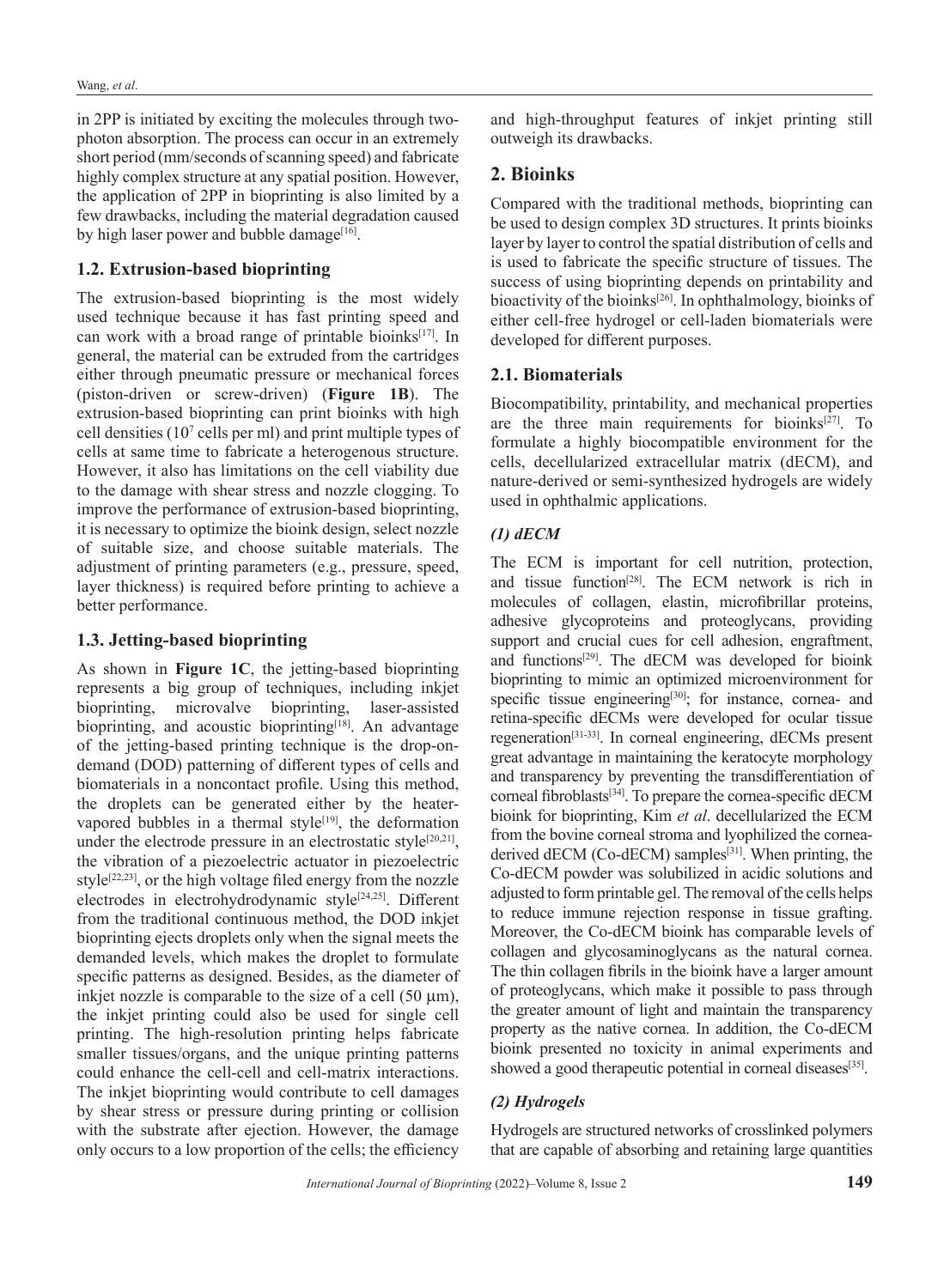of water. They can be engineered to support the cellular growth, migration, and tissue formation[36,37]. Hydrogels present strong biomimetic advantages in the clinical translational applications attributed to their hydrophilic nature, good biocompatibility, biodegradability, controllable responsiveness to external stimuli, and tunable physical and chemical properties such as adhesion or low mechanical properties. Both naturally derived and synthetically derived hydrogels are widely used in bioprinting.

A series of natural hydrogels have been used for bioprinting due to their similarity to the cell microenvironment. The corneal stroma is rich in collagen, proteoglycan, and matrix metalloproteinase, which play an important role in the mechanical strength and transparency of the cornea. Due to the good biocompatibility and low immunogenicity, collagen is widely used as a bioink in 3D bioprinting[38]. However, low mechanical property of the pure collagen is the main limitation of using it as the bioink to form a stable structure. Crosslinking using different methods (e.g., chemical, physical, or biological) or a mixture with other components (e.g., fibrin, agarose, and alginate) can be performed to improve the properties of collagen bioinks<sup>[39-41]</sup>. Depending on the types of strategies selected, the bioinks can be tuned to prepare suitable low-viscosity solutions for jetting-based printing[42,43] or hydrogels with increased storage modules for extrusion-based printing<sup>[38]</sup>. In addition, synthesized peptide-based collagen is considered a good option to reduce the batch-to-batch variation effect and improve the mechanical properties in bioprinting[41].

Hyaluronic acid, which is another natural component of ECM, is abundant in the subretinal space. The hyaluronic acid hydrogel provides a biocompatible environment for the culture of retinal cells but the physiological property needs to be modified to fulfill the need of the native retina and printing requirements. Crosslinking the hydrogel with methacrylate groups could mimic the mechanical properties of retina and contributed to a good survival rate for the retinal pigment epithelial cells and differentiation of the fetal retinal progenitor cells (fRPCs)<sup>[44]</sup>.

Gelatin is a type of hydrogel which shows good adhesive properties in the oculus usage and is considered a good option for cornea engineering<sup>[45]</sup>. It is biocompatible, transparent and non-toxic. Besides, it can be easily processed and has the reasonable mechanical properties to mimic the ECM. Gelatin can gain different viscoelastic and mechanical properties to facilitate the functions of oculus.

In addition to the natural hydrogels, synthetic bioinks are also widely used in bioprinting. Gelatin methacrylate (GelMA) is a photopolymerized hydrogel comprising of modified natural ECM components and can be prepared from the water-soluble gelatin. Gelatin is a temperaturesensitive polymer that transforms between the solid and liquid states when the temperature changes. With the addition of methacryloyl component, GelMA can improve the thermal stability of gelatin, demonstrating properties of both physicochemical strength and biocompatibility[46]. Both simulation of the matrix microenvironment and 3D printing of GelMA hydrogels to produce artificial matrices with high transparency, biocompatibility, and stability are the important pillars in the development of bioprinting in ophthalmology<sup>[47]</sup>.

# **2.2. Types of cells**

To facilitate their application in printing, the cells can be presented as cell-laden biomaterials, cell suspension or tissue spheroids for different printing technologies.

## *(1) Cell composition*

The eyeball is a complex organ and composed of a variety of tissues. The cornea and retina are the two main types of tissues obtaining great attention in the ocular regenerative medicine and tissue engineering.

The cornea is located at the anterior section of the eye and formed by five layers: epithelium, bowman membrane, stroma, Descemet's membrane, and endothelium. To form the stroma equivalent, the corneal keratocytes can be isolated from the stromal cells of cadaverous human corneal tissues<sup>[48]</sup> and purified to print together with the biomaterials $[49]$ . Besides, the corneal epithelium cells and endothelium cells also triggered the attention from the researchers to be bio-printed<sup>[50,51]</sup>. The human corneal epithelial cells and endothelial cells can be harvested from the donor corneas and made laden with matrix gel to form bioinks.

The retina is a complex stratified structure, which is located at the posterior section of the eye. It embodies more than 60 types of cells and nerve fibers that are difficult to be regenerated when damaged $[52]$ . The cells isolated from the rat retinal tissues can be prepared as cell suspensions and printed independently with inkjet printing method onto a substrate matrix<sup>[53,54]</sup>. Besides, the fetal human retinal progenitor cells have been adopted in bioprinting, and have successfully differentiated into photoreceptors after printing[44].

## *(2) Stem cell induction*

The latest advances in the research of induced pluripotent stem cell have paved the way for the production of patientspecific cells that are ideal for autologous cell replacement therapies in the treatment of various alternative diseases. Adipose-derived stem cells (ADSCs) are fat-derived stem cells with self-renewal, proliferation, and differentiation potentials. ADSCs can differentiate into corneal cells both *in vivo* and *in vitro*, and as reported in the previous studies, other researchers have printed differentiated ADSCs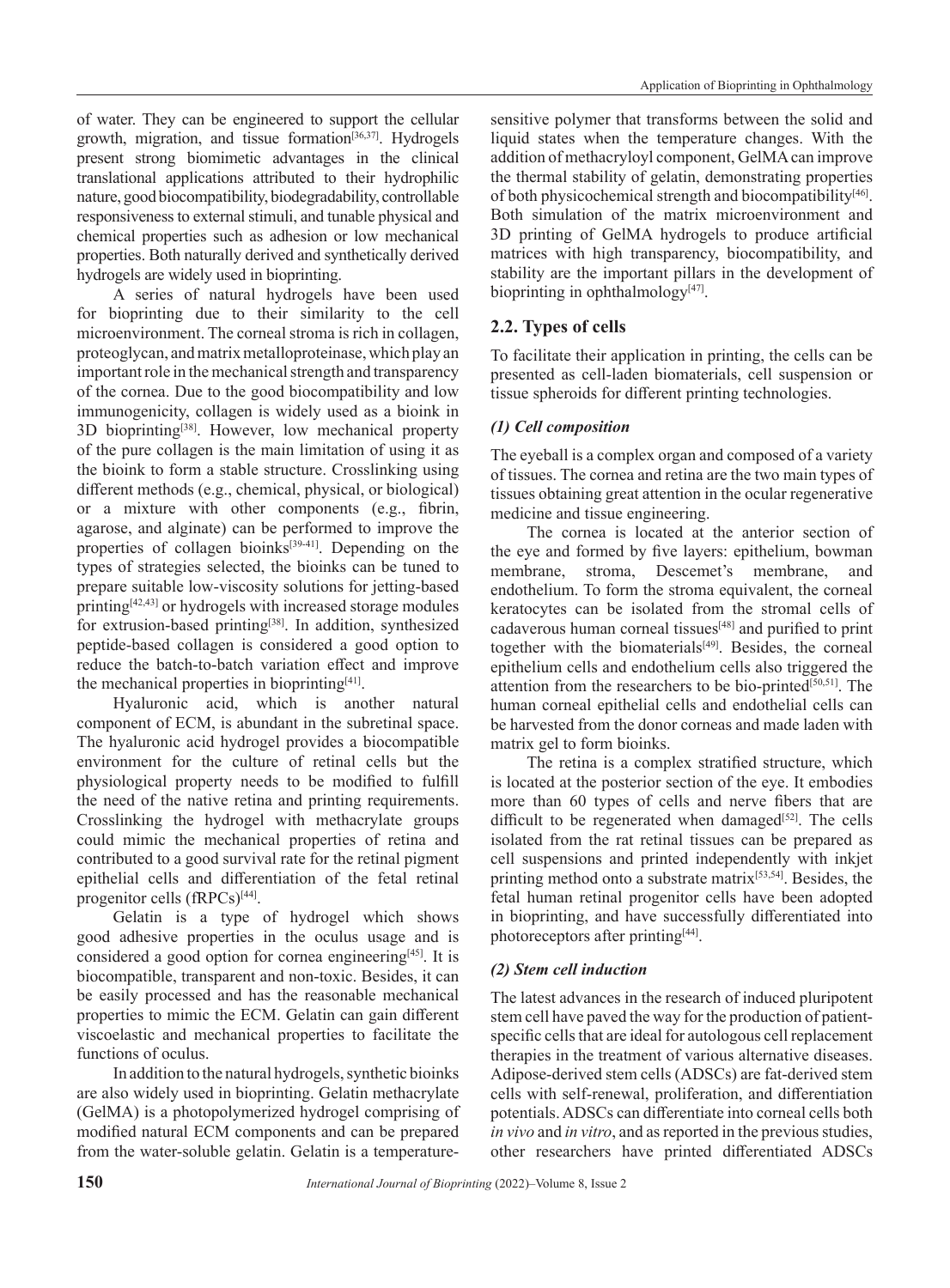with corneal characteristics using biomaterials, thereby successfully printing a layered corneal tissue that mimics the natural cornea[28]. In addition, the mesenchymal stem cells derived from the turbinate can also use to produce cells of keratocyte lineage that can be used for corneal regeneration<sup>[31]</sup>.

## **3. Function and applications**

In a general sense, bioprinting refers to 3D printing for medical applications, which can be divided into four stages of development<sup>[55]</sup>. Stage I is to print nonbiocompatible structures that can be used as the models for surgery planning. Stage II is to print biocompatible but non-biodegradable products, such as implanted prothesis. Stage III is to print biocompatible and biodegradable products, which can be used as scaffolds to improve tissue damage repair or regeneration. Stage IV is to print biomimic 3D structures with cells. In the narrow sense, bioprinting can also be defined as cellular printing $[27]$ . In the present review, our definition of bioprinting encompasses all four stages of development.

## **3.1. Treatment device and prosthesis**

#### *(1) Contact lens and scleral cover shell prothesis*

Contact lens are used for vision correction or other therapeutic or cosmetic purposes. In addition, they can be incorporated with sensors for disease diagnosis and management (e.g., measure glucose composite in tears or monitor intraocular pressure for glaucoma)<sup>[56]</sup>. Through 3D printing technology, different sensor components have been designed and printed to make cost-efficient and smart contact lens[7,8,57]. The nanostructures patterned by direct laser writing help to detect the disease at early stages, while techniques still need to be further developed for commercial utilization.

The scleral cover shell prosthesis is used to correct the eye diagram in pathological conditions. It covers the corneal and adjacent scleral areas during the treatment. In the pilot study, Sanchez-Tena *et al*. printed a prosthesis with polylactic acid (PLA) using fused filament fabrication printing<sup>[58]</sup>. Further attempts using biocompatible materials to simulate the corneoscleral profile fitting are necessary.

#### *(2) Intraocular lenses (IOLs)*

IOLs are common personalized devices to treat cataract in clinic. The products mimic the shape and dimensions of crystalline lens and provide the substitute optical functions. Studies have been performed to reproduce the IOLs with a patented 3D printing technology called Print Optical. In the method, the photopolymer material (e.g., Luxexcel polymer) was deposited onto a poly(methylmethacrylate) (PMMA) substrate and cured with ultraviolet<sup>[59,60]</sup>. The

printed IOLs with PMMA-like materials had a good level of transparency and showed the properties of biconvex lens, but were still limited by the surface roughness and optical performance (e.g., wavefront aberrations) in comparison to the qualified implants<sup>[59]</sup>. Similar results were also observed in the study by John *et al*., which demonstrated higher levels of surface roughness, figure errors, and wavefront deformations than the control product<sup>[60]</sup>. A better performance on the curvature radii was obtained on smaller lenses when printed. Although printing technology has great advantage over the manufacture of irregular and asymmetric products, it still has room for improvement in the future replication of IOLs. Further improvement on the surface figure is needed to make the printed lens fulfill the requirements of clinical implant.

## *(3) Choroidal models*

The choroid is a soft membrane layer formed mainly by blood vessels between retina and sclera. It is the main blood supply for the retina and the surrounding ocular tissues. The reduction of choroidal vessels due to tumor or other ocular diseases will result in the loss or death of tissues in the supply areas. To evaluate the structural changes of choroidal vessels, Maloca *et al*. printed 3D models of choroidal vessels based on the optical coherence tomography images from normal eyes and pigmented choroidal tumors<sup>[6]</sup>. The group segmented the choroidal vessels in the interested areas by a threshold filter, and printed the 3D models with transparent resin by SLA printing or gypsum power by additive fused deposition modeling. The resolution of the models was limited to 1 mm in wall thickness, which was able to characterize the choroidal vessels in details. This helps to better understand the architecture of choroidal vessels and their interactions with the adjacent tissues and tumors.

#### *(4) Artificial eyes*

In the study by Xie *et al*., an eye model with different ametropia state was produced using 3D printing technology for the fundus viewing system<sup>[10]</sup>. The optical parameters of printed models are adjustable and the models can simulate the optical performance of human eye. The technique developed by Xie *et al*. could be a useful tool for fundus range viewing research and training for fundus examination in future. Besides, conformer shells are clear plastic lens fitted to support the shape of the eye socket and maintain the natural appearance without glasses after an enucleation/eye removal surgery. 3D printing of conformer shells makes the production of individualized shells possible.

A lot of attempts have also been pursued to generate "bionic eyes" using 3D printing technology. By printing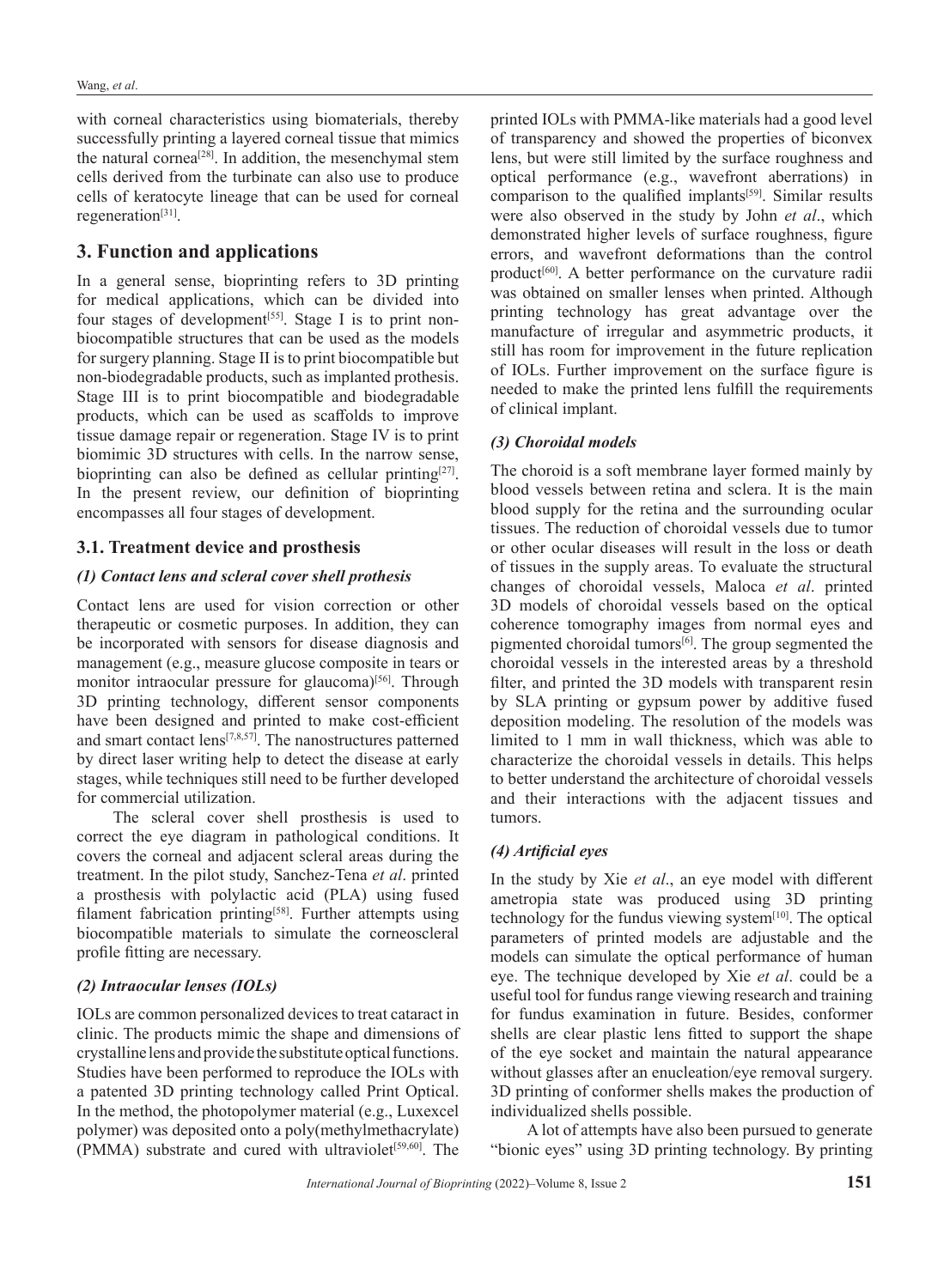the semiconductive polymer onto a hemispherical surface using a customized extrusion printer, Park *et al*. fabricated the polymer-based photodetectors that can generate electricity from the light stimuli<sup>[61]</sup>. The production of electronic devices by 3D printing confirms that the design of light receptors is a more flexible and efficient method than the traditional manufacturing. Indirectly, this might facilitate the development of wearable and implantable material that can restore the vision in future.

## *(5) Orbital implant*

3D printing is a flexible and low-cost method for designing customized complex orbital reconstruction  $implants^{[62-65]}$ . Based on the digital images from the orbital tumor resection or fracture, the researchers can reconstruct the structure model, design the implant templates according to the orbital structure of the intact part, and print the 3D models to serve as stencil for the actual implant material<sup>[62]</sup>. The application of 3D printing technology reduces the need to adjust and manipulate the Medpor-titanium implant during the operation and could improve various surgical indicators (e.g., reduced tissue damage, shortened surgical duration, improved clinical outcomes, and cost effectiveness)[62,64]. Besides, 3D printing technology also demonstrated advantages in implant exchange or dermis fat graft secondary to the orbital implants[63]. This technique can be used to design the exact shape of the implant and center the implants in patients with recurrent implant migration.

## **3.2. Drug delivery systems**

Due to the existence of blood-retinal barrier and bloodaqueous barrier, it is difficult to deliver the drug to the back of the eye for treatment. Chitosan is one of the hemi-synthetic, highly biocompatible, and biodegradable hydrogels considered suitable for ocular drug delivery<sup>[66-68]</sup>. Chitosan nanoparticles could prolong drug delivery, facilitate penetration through the physiological barriers, and enhance mucoadhesive properties<sup>[69,70]</sup>. Meanwhile, preparation of nanogels of personalized medication using 3D printing technology has begun to gain traction<sup>[70]</sup>.

## **3.3. Graft tissue and organs**

## *(1) Cornea*

The cornea is the outermost protective layer of the eye and is responsible for the transmission and refraction of incident light. Although corneal diseases are the causal factor of visual impairment and blindness worldwide<sup>[71]</sup>, the percentage of corneal transplantation undertaken in individuals with treatable corneal blindness is still very low (approximately  $1.4\%$ )<sup>[72]</sup>. By estimation, more than 12.7 million patients are on the waiting list of a keratoplasty[73]. The shortage of donated cornea in eye banks against the increasing cases of corneal blindness is the main driver for the development of artificial cornea. Compared with the traditional technologies for artificial cornea production, 3D bioprinting provides a fast method to reconstruct individual-specific tissues and organs with high reproducibility.

Bioprinting offers the possibility of producing artificial cornea. The human corneal scanning model is used to print artificial cornea with complex structure through bioprinting, but the tissue function of artificial cornea still needs to be further validated in clinical trials[31]. The challenge in bioprinting the cornea lies in the transparency, microporosity and specific shape properties of the structure[74,75].

The natural cornea consists of three cellular layers (epithelium, stroma and endothelium) and two acellular layers (Bowman's and Descemet's membranes) (**Figure 2**)[76]. Stroma forms the major part of the cornea, accounting for 90% of the corneal thickness (approximate 500 µm)[75]. A series of studies have presented feasible strategies to bioprint the stroma equivalents<sup>[35,49,77-79]</sup>. Among the bioprinting technologies, the extrusion-based method is the most widely used, whereas the jetting method also demonstrates some advantages (**Table 1**). With the aid of a supportive gelatin scaffold, Isaacson *et al*. successfully printed the cornea-shaped structure with optimized cell-laden collagen/alginate bioinks using pneumatic extrusion 3D bioprinter<sup>[49]</sup>. A high cell viability of corneal keratocytes was observed on both day 1 (92%)



**Figure 2.** Roles of bioprinting in ophthalmology.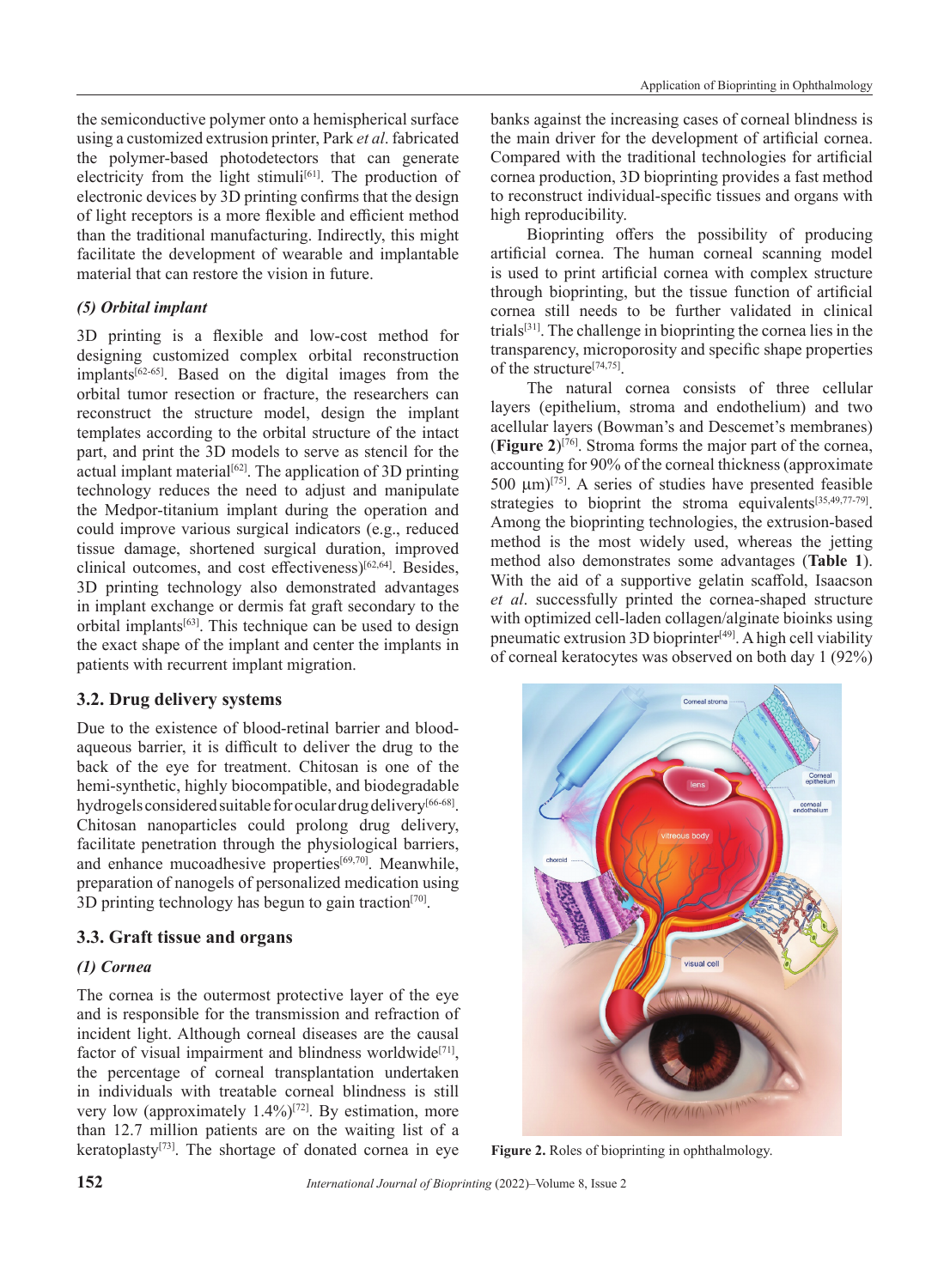| Wang, et al. |  |  |
|--------------|--|--|
|--------------|--|--|

| Ocular<br>tissues | <b>Tissue</b><br>layer           | <b>Bioprinting</b><br>approaches                                                    | <b>Biomaterials</b>                                                                                                                                                                                                                                                                  | <b>Cell types</b>                                                                                                               | <b>References</b>           |
|-------------------|----------------------------------|-------------------------------------------------------------------------------------|--------------------------------------------------------------------------------------------------------------------------------------------------------------------------------------------------------------------------------------------------------------------------------------|---------------------------------------------------------------------------------------------------------------------------------|-----------------------------|
| Cornea            | Epithelium                       | Extrusion                                                                           | GelMa bioink/GelMA dome-<br>shaped mold                                                                                                                                                                                                                                              | CEpCs/LECs, Human<br>CEpCs line                                                                                                 | [50, 86]                    |
|                   | Stroma                           | Extrusion,<br>Inkjet, Laser-<br>assisted, SLA                                       | Matrigel-COL I bioink/<br>LN-COL IV support sheet,<br>ALG-COL I bioink/FRESH<br>support, COL I-AG bioink/<br>no support, GelMa bioink/<br>reinforced with PEG-PCL<br>fibers, GelMA bioink/no<br>support, cornea-derived<br>dECM bioink/no spport,<br>ALG/GEL bioink/resin<br>support | CSKs/LSSCs, human<br>$LECs + ADSCs$ ,<br>human CSKs, rat<br>LSSCs, human<br>TDMSCs with<br>keratocyte induction,<br><b>HCKs</b> | $[28,31,35,49,79,80,86-88]$ |
|                   | Endothelium Extrusion            |                                                                                     | Gelatin-RGD bioink/amniotic CECs, human CECs<br>membrane dECM support                                                                                                                                                                                                                |                                                                                                                                 | [51,86]                     |
| Retina            | Retinal<br>pigment<br>epithelium | Laser-assisted,<br>Microvalve<br>jetting                                            | HA-GM and PEG-RGDs,<br>DMEM:F12/ALG and<br>Pluronic                                                                                                                                                                                                                                  | RPEs, human fetal<br>retinal progenitor cells,<br>ARPE-19, human<br>retinoblastoma cell line<br>(Y79)                           | [44, 89]                    |
|                   | Retinal<br>ganglion<br>cells     | Piezoelectric<br>inkjet, 2PP,<br>thermal inkjet<br>combined with<br>electrospinning | DMEM, ITO-coated glass,<br>alginate and culture Medium/<br>PLA/HEIP and matrigel for<br>electrospinning                                                                                                                                                                              | Retinal granlion cell<br>neurons, retinal glial<br>cells, human iPSC,<br>retinal ganglion cells                                 | [54, 83, 90]                |

**Table 1.** Application of 3D bioprinting in ophthalmology

ADSCs: Adipose-derived stem cells; AG: Agarose; ALG: Alginate; CECs: Corneal endothelial cells; ARPE-19: Adult retinal pigmented epithelial cell line-19; CEpCs: Corneal epithelial cells; COL: Collagen; CSK: Corneal stromal keratocytes; dECM: Decellularized extracellular matrix; DMEM: Dubelcco's Modified Eagle's medium; FRESH: Freeform reversible embedding of suspended hydrogels; GelMA: Gelatin methacrylate; HA-GM: Hyaluronic acid with methacrylation by glycidyl-hydroxyl reaction; HCKs: Human corneal keratocytes; HEIP: Hexafluoroisopropanol; iPSC: Induced pluripotent stem cell; ITO: Indium tin oxide; LECs: Limbal epithelial cells; LN: Laminin; LSSCs: Limbal stromal stem cells; PEG-PCL: Polyethylene glycol-polycaprolactone; PEG-RGDs: Arg-Gly-Asp-Ser peptide; PLA: Polylactic acid; RPE: Retinal pigment epithelial cells; SLA: Stereolithography; TDMSCs: Turbinate-derived mesenchymal stem cells; 2PP: Two-photon polymerization

and day 7 (83%) post-printing. Without using supportive scaffold, Campos *et al*. adopted an electromagnetic micro-valve, rather than micro-extrusion, to directly print the corneal structure with collagen hydrogel in a DOD manner<sup>[77]</sup>. The transparency and optical density of the printed structure was comparable to those of the native cornea, and the keratocyte cells assumed the typical dendritic morphology on day 7 post-printing. GelMA is another good option for stroma printing; however, in GelMA-only printed structure, the keratocytes stayed in round shapes after days<sup>[35]</sup>. The specially designed alignment of collagen fibrils is critical to the transparency of the cornea. To mimic the sophisticated topological alignment of the stroma structure, Kong *et al*. fabricated the 3D construct with poly (ε-caprolactone)-poly (ethylene glycol) (PECL) microfibrous scaffold, which is a modified type of poly (ε-caprolactone) (PCL) with improved hydrophilicity, and GelMA hydrogel by direct writing<sup>[78]</sup>. The construction provided a good environment

for the survival and phenotype maintenance of keratocyte cells. In another study, shear stress was induced by printing nozzles of different sizes in order to organize the printed collagen fibrils in the lattice pattern<sup>[79]</sup>.

Besides, researchers also attempted to print the endothelial and epithelial components of the cornea (**Table 1**)[45]. For instance, Sorkio *et al*. printed the stratified corneal epithelium and stroma construct with the stem cell-laden laminin/collagen bioink using laserassisted technology[28]. Jin *et al*. printed the cells of corneal epithelium using DLP technology coupled with extrusion printing[50]. Kim *et al*. printed the corneal endothelium cells using extrusion printing[51]. The results of these studies strengthened the possibility that corneal substitute can be rapidly generated. Nevertheless, further *in vitro* and *vivo* studies are still needed for clinical validation.

Hence, 3D bioprinting technologies embody a great potential and show promising prospects in the fabrication of artificial cornea. Efforts have been made to improve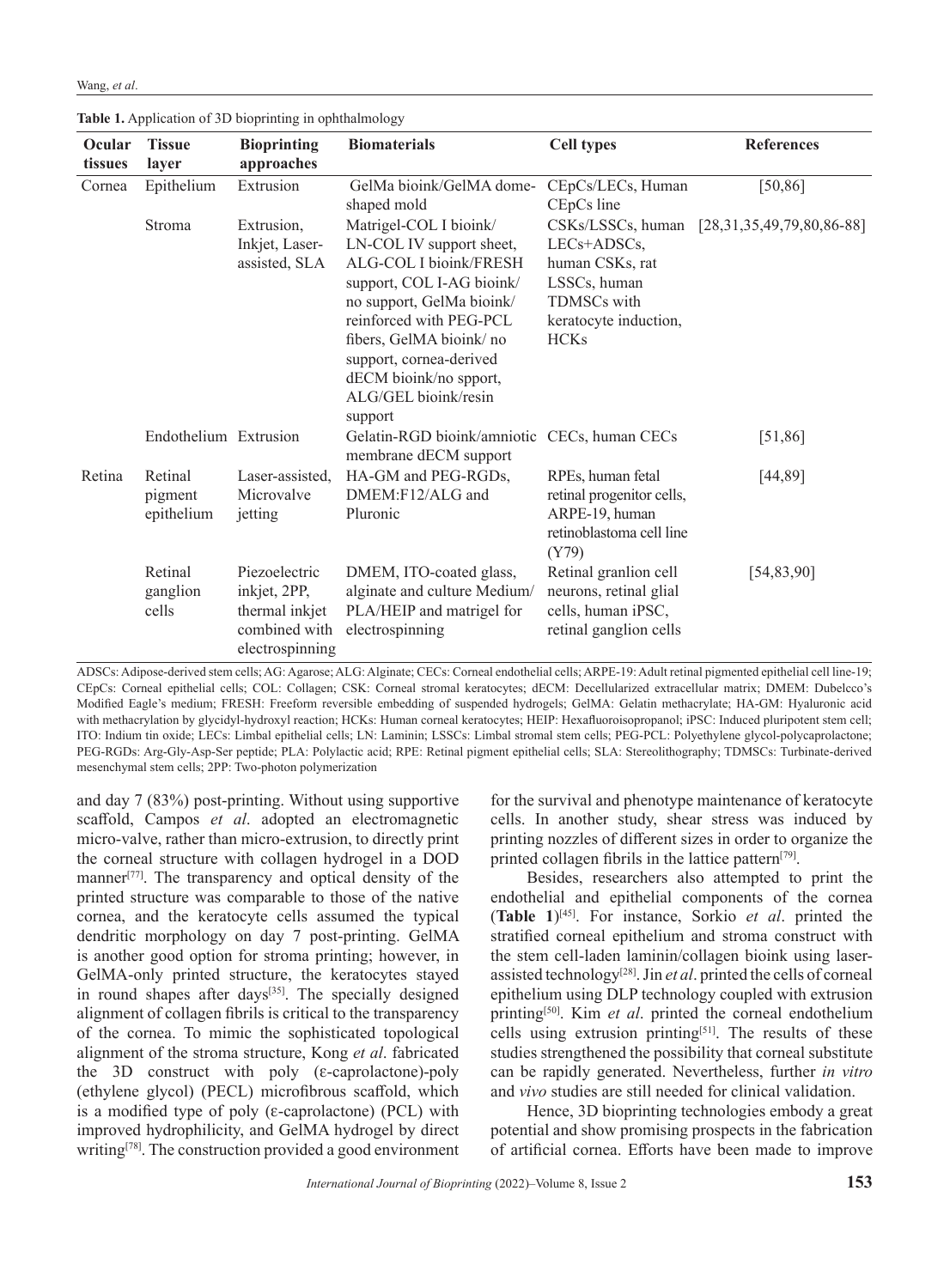the printing of corneal cells for personalized medicine. However, printing multilayers of the cornea and maintaining the physiological and mechanical properties and functions is still an immense challenge. Using natural macromolecules in the ECM, rather than synthetic materials, can reduce the risk of corneal transplantation, but the degree of immune response elicited by these constructs remains to be investigated<sup>[12,80]</sup>.

#### *(2) Retina*

The retina is situated at the back of the eye and contains cells of completely different morphologies and functions arranged in a stratified and vascularized manner<sup>[52,81]</sup>. It forms distinct circuits to generate visual output; the loss of retinal neurons could lead to visual impairment or blindness. Compared with the cornea, the retina has a more complex multilayered structure (**Figure 2**). It is composed of different types of cells in nine layers, that is, the pigment epithelial cells in the retinal pigment epithelium (RPE) layer, rod, and cone photoreceptor cells in the photoreceptors layer, Müller cells in the outer nuclear layer, horizontal cells in the outer plexiform layer, bipolar cells in the inner nuclear layer, amacrine cells in the inner plexiform layer, retinal ganglion cells (RGCs) and glial cells in the ganglion cell layer and nerve fiber layer, and internal limiting membranes. Those cells interact and form circuits to work together in transmitting and converting the light signals from the environment into electrical signals in the brain. The structure is about 400 μm in thickness and contains more than 130 million cells<sup>[82]</sup>.

Researchers have attempted to regenerate the retinal tissues using 3D bioprinting technologies and achieved proof of principle in certain types of cells. Lorber *et al*. was first to successfully print the RGCs and glia directly using piezoelectric inkjet printing technology<sup>[83]</sup>. The cells demonstrated a good degree of viability post-printing but were unable to form a complex cellular structure in multilayers. The challenges in creating a functional retina through printing include achieving sufficient number of cells and maintaining the cell phenotype and viability post-printing[53]. Validation of the functionalities of printed retina is also very important to create transplantable tissues, while the construction of blood vessels is critical to ensure the supply of nutrients and oxygen to the tissues. In combination with the degradable scaffold prepared with electrospinning technology, Kador *et al*. printed the RGCs together with brain-derived neurotrophic factor and ciliary neurotrophic factor onto the scaffold using the thermal inkjet printing technique<sup>[54]</sup>. The RGCs demonstrated a good degree of viability, possessed normal electrophysiological functions, and presented radial axon outgrowth on the scaffold. According to other reports, attempts have been made to print photoreceptors and RPE, which are other types of retinal cells[44,84,85]. Incorporated with the matched

hyaluronic acid hydrogel, a bilayer structure of human fRPCs and RPE were printed and the fRPCs differentiated to mutant photoreceptors in 2 weeks<sup>[44]</sup>.

## **4. Prospects**

In recent years, the application of bioprinting technology has considerably expanded to the field of ophthalmology. This technology has a broad range of applications in ophthalmology, including the production of treatment device and prosthesis as well as the establishment of a system to deliver drug to transplantable tissues and organs. Further development of the technology is still needed to enhance functionalities of the printed structures to fulfill the requirements for treating ocular diseases.

## **Funding**

This work is supported by grants from the Visiting Scholar Foundation of Key Laboratory of Biorheological Science and Technology (Chongqing University), Ministry of Education (CQKLBST-2020-003 to YW), the Sichuan Applied Basic Research Project (2018JY0402 to HL) and Luzhou Municipal People's Government-Southwest Medical University Science and Technology Strategic Cooperation Project (2018LZXNYD-ZK19 to HL), National Natural Science Foundation of China (NSFC 31972915 to WHH), the Science and Technology Project of Guangdong Province (2016B090917001to WHH), and Sanming Project of Medicine in Shenzhen (SZSM201612019 to WHH).

# **Conflict of interest**

The authors declare that they have no conflicts of interest with the contents of this article.

## **Author contributions**

Y.W., J.W., Z.J., W.Y., H.Z., and H.L. reviewed the literature and wrote the manuscript. Y.W., J.W., and Z.J. prepared the literature and figured. H.L. and W.H. conceived the idea of the review and revised the manuscript. All authors approved the final manuscript for publication.

## **References**

1. Di Marzio N, Eglin D, Serra T, *et al*., 2020, Bio-Fabrication: Convergence of 3D Bioprinting and Nano-Biomaterials in Tissue Engineering and Regenerative Medicine. *Front Bioeng Biotechnol*, 8:326.

https://doi.org/10.3389/fbioe.2020.00326

2. Moroni L, Burdick JA, Highley C, *et al*., 2018, Biofabrication Strategies for 3D *In Vitro* Models and Regenerative Medicine. Nature reviews. *Materials*, 3:21–37.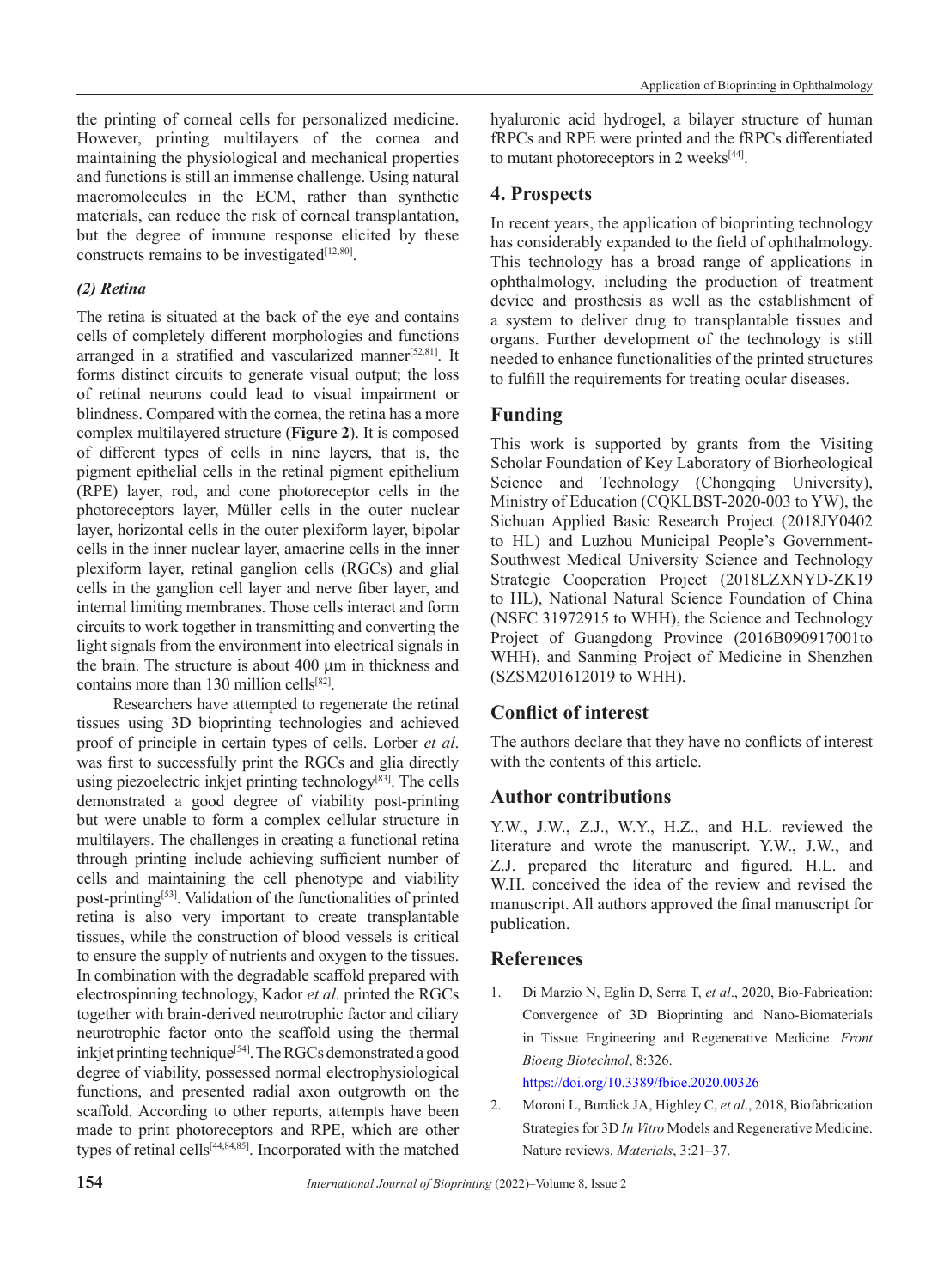#### Wang, *et al*.

https://doi.org/10.1038/s41578-018-0006-y

- 3. Hull CW, Uvp I, 1986, Apparatus for Production of Threedimensional Objects by Stereolithography. Patent US-6027324-A.
- 4. Klebe RJ, 1988, Cytoscribing: AMethod for Micropositioning Cells and the Construction of Two and Three-dimensional Synthetic Tissues. *Exp Cell Res*, 179:362–73. https://doi.org/10.1016/0014-4827(88)90275-3
- 5. Castilho M, de Ruijter M, Beirne S, *et al.*, 2020, Multitechnology Biofabrication: A New Approach for the Manufacturing of Functional Tissue Structures? *Trends Biotechnol*, 38:1316–28.

https://doi.org/10.1016/j.tibtech.2020.04.014

- 6. Maloca PM, Tufail A, Hasler PW, *et al.*, 2019, 3D Printing of the Choroidal Vessels and Tumours Based on Optical Coherence Tomography. *Acta Ophthalmol*, 97:e313–6. https://doi.org/10.1111/aos.13637
- 7. AlQattan B, Yetisen A Kand Butt H, 2018, Direct laser writing of nanophotonic structures on contact lenses. *ACS Nano*, 12:5130–40.

https://doi.org/10.1021/acsnano.8b00222

8. Park J, Ahn D B, Kim J*, et al.*, 2019, Printing of Wirelessly Rechargeable Solid-state Supercapacitors for Soft, Smart Contact Lenses with Continuous Operations. *Sci Adv*, 5:eaay0764.

https://doi.org/10.1126/sciadv.aay0764

9. Sommer AC, Blumenthal EZ, 2019, Implementations of 3D Printing in Ophthalmology. *Graefes Arch Clin Exp Ophthalmol*, 257:1815–22.

https://doi.org/10.1007/s00417-019-04312-3

- 10. Xie P, Hu Z, Zhang X, *et al.*, 2014, Application of 3-dimensional Printing Technology to Construct an Eye Model for Fundus Viewing Study. *PLoS One*, 9:e109373. https://doi.org/10.1371/journal.pone.0109373
- 11. Ng WL, Lee JM, Zhou M, *et al.*, 2020, Vat Polymerizationbased Bioprinting-Process, Materials, Applications and Regulatory Challenges. *Biofabrication*, 12:022001. https://doi.org/10.1088/1758-5090/ab6034
- 12. Zhao W, Qin P, Zhang D, *et al.*, 2019, Long Non-coding RNA PVT1 Encapsulated in Bone Marrow Mesenchymal Stem Cell-derived Exosomes Promotes Osteosarcoma Growth and Metastasis by Stabilizing ERG and Sponging miR-183-5p. *Aging* (*Albany NY*), 11:9581–96.

https://doi.org/10.18632/aging.102406

13. Hinczewski C, Corbel S, Chartier T, 1998, Ceramic Suspensions Suitable for Stereolithography. *J Eur Ceram Soc*, 18:583–90.

https://doi.org/10.1016/S0955-2219(97)00186-6

14. Zhu W, Ma X, Gou M, *et al.*, 2016, 3D Printing of Functional Biomaterials for Tissue Engineering. *Curr Opin Biotechnol*, 40:103–12.

https://doi.org/10.1016/j.copbio.2016.03.014

- 15. Xing JF, Zheng ML, Duan XM, 2015, Two-photon Polymerization Microfabrication of Hydrogels: An Advanced 3D Printing Technology For Tissue Engineering and Drug Delivery. *Chem Soc Rev*, 44:5031–9. https://doi.org/10.1039/c5cs00278h
- 16. Nguyen AK, Narayan RJ, 2017, Two-photon Polymerization for Biological Applications. *Mater Today*, 20:314–22. https://doi.org/10.1016/j.mattod.2017.06.004
- 17. Jiang T, Munguia-Lopez JG, Flores-Torres S, *et al.*, 2019, Extrusion Bioprinting of Soft Materials: An Emerging Technique for Biological Model Fabrication. *Appl Phys Rev*, 6:011310.

https://doi.org/10.1063/1.5059393

- 18. Li X, Liu B, Pei B, *et al.*, 2020, Inkjet Bioprinting of Biomaterials. *Chem Rev*, 120:10793–833.
- 19. Cui X, Boland T, D'Lima DD, *et al.*, 2012, Thermal Inkjet Printing in Tissue Engineering and Regenerative Medicine. *Recent Pat Drug Deliv Formul*, 6:149–155. https://doi.org/10.2174/187221112800672949
- 20. Nishiyama Y, Nakamura M, Henmi C, *et al.*, 2009, Development of a Three-dimensional Bioprinter: Construction of Cell Supporting Structures Using Hydrogel and State-ofthe-art Inkjet Technology. *J Biomech Eng*, 131:035001. https://doi.org/10.1115/1.3002759
- 21. Nakamura M, Iwanaga S, Henmi C, *et al.*, 2010, Biomatrices and Biomaterials for Future Developments of Bioprinting and Biofabrication. *Biofabrication*, 2:0141. https://doi.org/10.1088/1758-5082/2/1/014110
- 22. Wijshoff H, 2010, The Dynamics of the Piezo Inkjet Printhead Operation. *Phys Rep*, 491:77–177. https://doi.org/10.1016/j.physrep.20https://doi.org/10.03.003
- 23. Christensen K, Xu C, Chai W, *et al.*, 2015, Freeform Inkjet Printing of Cellular Structures with Bifurcations. *Biotechnol Bioeng*, 112:1047–55. https://doi.org/10.1002/bit.25501
- 24. Park JU, Hardy M, Kang SJ, *et al.*, 2007, High-resolution Electrohydrodynamic Jet Printing. *Nat Mater*, 6:782–9. https://doi.org/10.1038/nmat1974
- 25. Poellmann MJ, Barton KL, Mishra S, *et al.*, 2011, Patterned Hydrogel Substrates for Cell Culture with Electrohydrodynamic Jet Printing. *Macromol Biosci*, 11:1164–8.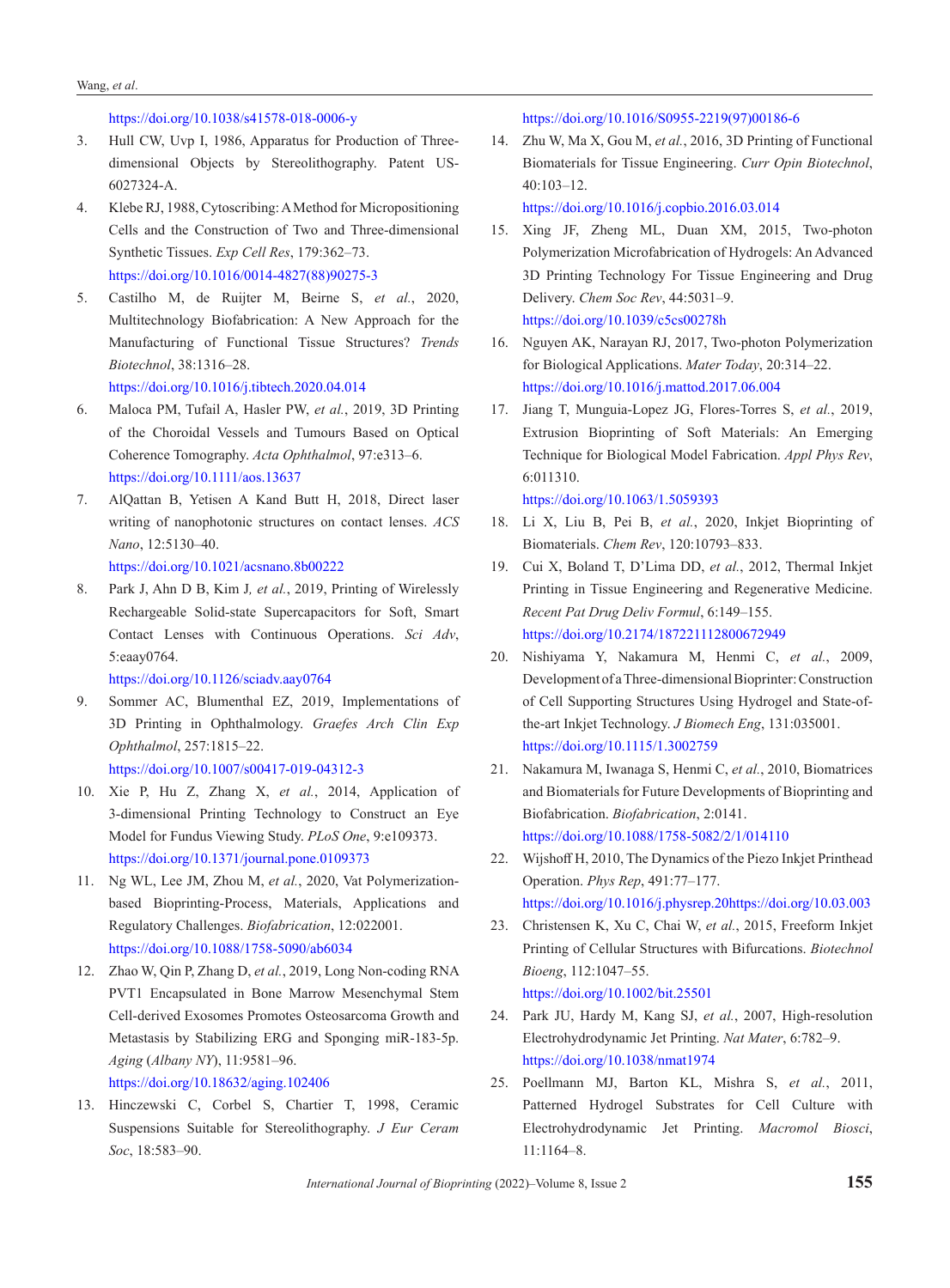#### https://doi.org/10.1002/mabi.201100004

- 26. Dorishetty P, Dutta NK, Choudhury NR, 2020, Bioprintable Tough Hydrogels for Tissue Engineering Applications. *Adv Colloid Interface Sci*, 281:102163. https://doi.org/10.1016/j.cis.2020.102163
- 27. Gu Z, Fu J, Lin H, *et al.*, 2019, Development of 3D Bioprinting: From Printing Methods to Biomedical Applications. *Asian J Pharm Sci*, 15:529–557. https://doi.org/10.1016/j.ajps.2019.11.003
- 28. Sorkio A, Koch L, Koivusalo L*, et al.*, 2018, Human Stem Cell Based Corneal Tissue Mimicking Structures Using Laser-assisted 3D Bioprinting and Functional Bioinks. *Biomaterials*, 171:57–71.

https://doi.org/10.1016/j.biomaterials.2018.04.034

- 29. Mecham RP, 2012, Overview of Extracellular Matrix. *Curr Protoc Cell Biol*, Chapter 10:Unit 10 11. https://doi.org/10.1002/0471143030.cb1001s57
- 30. Pati F, Jang J, Ha DH, *et al.*, 2014, Printing Three-dimensional Tissue Analogues with Decellularized Extracellular Matrix Bioink. *Nat Commun*, 5:3935. https://doi.org/10.1038/ncomms4935
- 31. Kim H, Park MN, Kim J, *et al.*, 2019, Characterization of Cornea-specific Bioink: High transparency, Improved *In Vivo* Safety. *J Tissue Eng*, 10:2041731418823382. https://doi.org/10.1177/2041731418823382

32. Maqueda M, Mosquera JL, Garcia-Arumi J, *et al.*, 2021, Repopulation of Decellularized Retinas with hiPSC-derived Retinal Pigment Epithelial and Ocular Progenitor Cells Shows Cell Engraftment, Organization and Differentiation. *Biomaterials*, 276:121049.

https://doi.org/10.1016/j.biomaterials.2021.121049

- 33. Wang F, Shi W, Li H, *et al.*, 2020, Decellularized Porcine Cornea-derived Hydrogels for the Regeneration of Epithelium and Stroma in Focal Corneal Defects. *Ocul Surf*, 18:748–60. https://doi.org/10.1016/j.jtos.2020.07.020
- 34. Chameettachal S, Prasad D, Parekh Y, *et al.*, 2021, Prevention of Corneal Myofibroblastic Differentiation *In Vitro* Using a Biomimetic ECM Hydrogel for Corneal Tissue Regeneration. *ACS Appl Bio Mater*, 4:533–44. https://doi.org/10.1021/acsabm.0c01112
- 35. Bektas CK, Hasirci V, 2020, Cell Loaded 3D Bioprinted GelMA Hydrogels for Corneal Stroma Engineering. *Biomater Sci*, 8:438–49.

https://doi.org/10.1039/C9BM01236B

36. Leijten J, Seo J, Yue K, *et al.*, 2017, Spatially and Temporally Controlled Hydrogels for Tissue Engineering. *Mater Sci Eng R Rep*, 119:1–35.

https://doi.org/10.1016/j.mser.2017.07.001

37. Lee KY, Mooney DJ, 2001, Hydrogels for Tissue Engineering. *Chem Rev*, 101:1869–79. https://doi.org/10.1021/cr000108x

38. Osidak EO, Karalkin PA, Osidak MS, *et al.*, 2019, Viscoll

- Collagen Solution as a Novel Bioink for Direct 3D Bioprinting. *J Mater Sci Mater Med*, 30:31. https://doi.org/10.1007/s10856-019-6233-y
- 39. Stepanovska J, Otahal M, Hanzalek K, *et al.*, 2021, pH Modification of High-Concentrated Collagen Bioinks as a Factor Affecting Cell Viability, Mechanical Properties, and Printability. *Gels*, 7:252.

https://doi.org/10.3390/gels7040252

40. Wu Z, Liu J, Lin J, *et al.*, 2022, Novel Digital Light Processing Printing Strategy Using a Collagen-Based Bioink with Prospective Cross-Linker Procyanidins. *Biomacromolecules*, 23:240–52.

https://doi.org/10.1021/acs.biomac.1c01244

- 41. Lee JM, Suen SK, Ng WL, *et al.*, 2021, Bioprinting of Collagen: Considerations, Potentials, and Applications. *Macromol Biosci*, 21:e2000280. https://doi.org/10.1002/mabi.202000280
- 42. Roth EA, Xu T, Das M, *et al.*, 2004, Inkjet printing for highthroughput cell patterning. *Biomaterials*, 25:3707–15. https://doi.org/10.1016/j.biomaterials.2003.10.052
- 43. Ng WL, Lee JM, Yeong WY, *et al.*, 2017, Microvalve-based Bioprinting process, Bio-inks and Applications. *Biomater Sci*, 5:632–47.

https://doi.org/10.1039/c6bm00861e

44. Wang P, Li X, Zhu W, *et al.*, 2018, 3D Bioprinting of Hydrogels for Retina Cell Culturing. *Bioprinting (Amsterdam, Netherlands)*, 11:e00029.

https://doi.org/10.1016/j.bprint.2018.e00029

- 45. Khalili M, Asadi M, Kahroba H, *et al.*, 2020, Corneal Endothelium Tissue Engineering: An Evolution of Signaling Molecules, Cells, and Scaffolds toward 3D Bioprinting and Cell Sheets. *J Cell Physiol*, 236:3275–303. https://doi.org/10.1002/jcp.30085
- 46. Ashammakhi N, Ahadian S, Xu C, *et al.*, 2019, Bioinks and Bioprinting Technologies to Make Heterogeneous and Biomimetic Tissue Constructs. *Materials Today Bio*, 1:100008.

https://doi.org/10.1016/j.mtbio.2019.100008

47. West-Mays JA, Dwivedi DJ, 2006, The Keratocyte: Corneal Stromal Cell with Variable Repair Phenotypes. *Int J Biochem Cell Biol*, 38:1625–31.

https://doi.org/10.1016/j.biocel.2006.03.010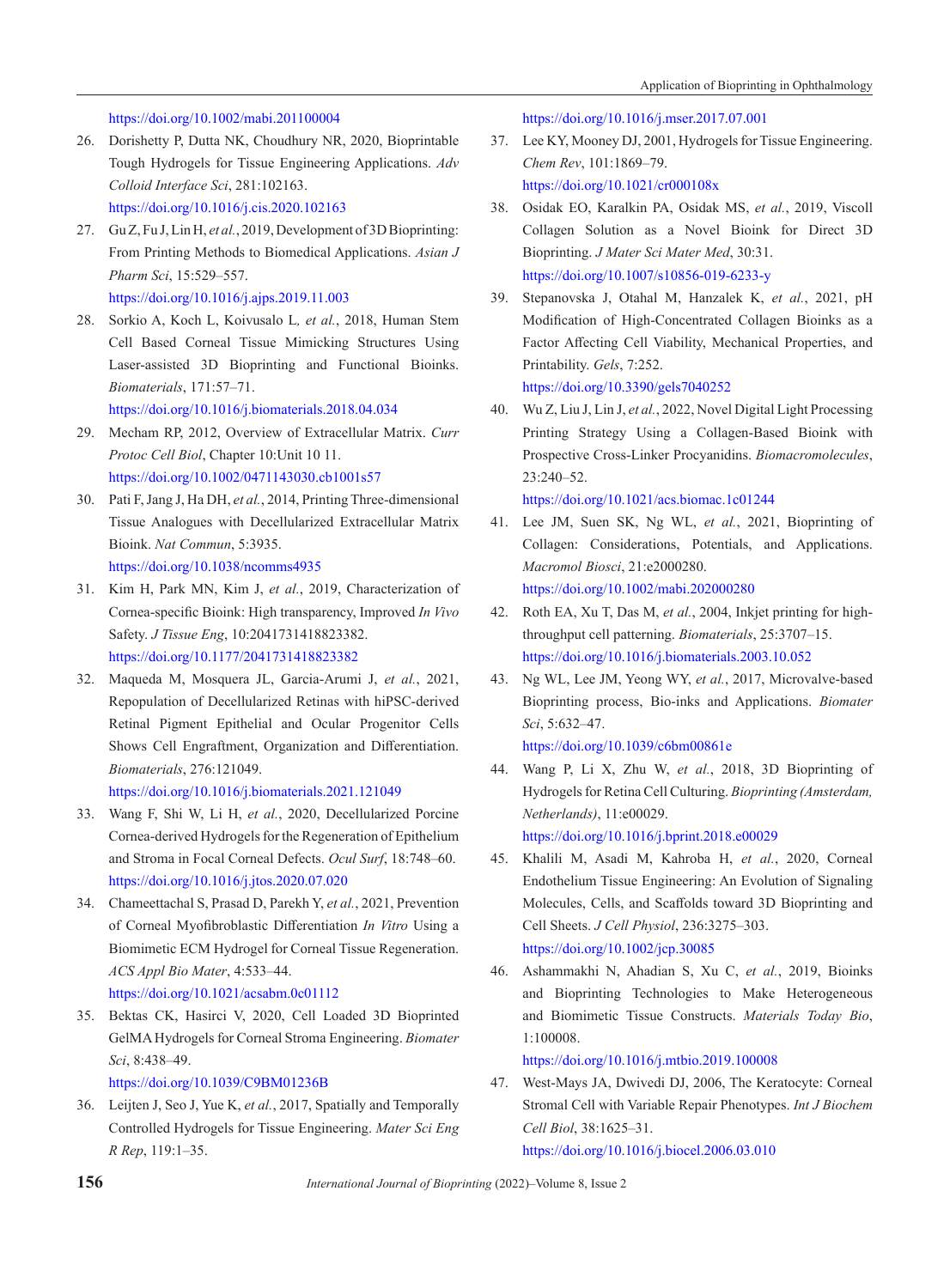48. Gouveia RM, Connon CJ, 2013, The Effects of Retinoic Acid on Human Corneal Stromal Keratocytes Cultured *In Vitro* Under Serum-Free Conditions. *Investig Ophthalmol Visual Sci*, 54:7483–91.

https://doi.org/10.1167/iovs.13-13092

- 49. Isaacson A, Swioklo S, Connon CJ, 2018, 3D Bioprinting of a Corneal Stroma Equivalent. *Exp Eye Res*, 173:188–93. https://doi.org/10.1016/j.exer.2018.05.010
- 50. Jin K, Wang S, Zhang Y, *et al.*, 2019, Long Non-coding RNA PVT1 Interacts with MYC and its Downstream Molecules to Synergistically Promote Tumorigenesis. *Cell Mol Life Sci*, 76:4275–89.

https://doi.org/10.1007/s00018-019-03222-1

- 51. Kim KW, Lee SJ, Park SH, *et al.*, 2018, *Ex Vivo* Functionality of 3D Bioprinted Corneal Endothelium Engineered with Ribonuclease 5-Overexpressing Human Corneal Endothelial Cells. *Adv Healthc Mater*, 7:1800398. https://doi.org/10.1002/adhm.201800398
- 52. Masland RH, 2011, Cell Populations of the Retina: The Proctor Lecture. *Investig Ophthalmol Visual Sci*, 52:4581–91. https://doi.org/10.1167/iovs.10-7083
- 53. Lorber B, Hsiao WK, Martin KR, 2016, Three-dimensional Printing of the Retina. *Curr Opin Ophthalmol*, 27:262–7. https://doi.org/10.1097/ICU.0000000000000252
- 54. Kador KE, Grogan SP, Dorthé EW, *et al.*, 2016, Control of Retinal Ganglion Cell Positioning and Neurite Growth: Combining 3D Printing with Radial Electrospun Scaffolds. *Tissue Eng Part A*, 22:286–94. https://doi.org/10.1089/ten.TEA.2015.0373
- 55. Yong HE, Qing GA, Liu A, *et al*., 2019, 3D Bioprinting: From Structure to Function. *J Zhejiang Univ*, 53:407–19. https://doi.org/10.3785/j.issn.1008-973X.2019.03.001
- 56. Farandos NM, Yetisen AK, Monteiro MJ, *et al.*, 2015, Contact Lens Sensors in Ocular Diagnostics. *Adv Healthc Mater*, 4:792–8.

https://doi.org/10.1002/adhm.201400504

- 57. Tang H, Alqattan B, Jackson T, *et al.*, 2020, Cost-Efficient Printing of Graphene Nanostructures on Smart Contact Lenses. *ACS Applied Materials & Interfaces*, 12(9): 10820- 10828. https://doi.org/10.1021/acsami.9b21300
- 58. Sanchez-Tena MA, Alvarez-Peregrina C, Santos-Arias F, *et al.*, 2019, Application of 3D Printing Technology in Scleral Cover Shell Prosthesis. *J Med Syst*, 43:149. https://doi.org/10.1007/s10916-019-1280-y
- 59. Debellemanière G, Flores M, Montard M, *et al.*, 2016, Threedimensional Printing of Optical Lenses and Ophthalmic Surgery: Challenges and Perspectives. *J Refract Surg*

(*Thorofare NJ: 1995*), 32:201–4. https://doi.org/10.3928/1081597X-20160121-05

- 60. John G, Michal EP, Tomasz ST, 2017, Quantitative Evaluation of Performance of Three-dimensional Printed Lenses. *Opt Eng*, 56:1–13. https://doi.org/10.1117/1.OE.56.8.084110
- 61. Park SH, Su R, Jeong J, *et al.*, 2018, 3D Printed Polymer Photodetectors. *Adv Mater* (*Deerfield Beach, Fla*.), 30:e1803980.

```
https://doi.org/10.1002/adma.201803980
```
- 62. Callahan AB, Campbell AA, Petris C, *et al.*, 2017, Low-Cost 3D Printing Orbital Implant Templates in Secondary Orbital Reconstructions. *Ophthalmic Plastic Reconstr Surg*, 33:376–80. https://doi.org/10.1097/IOP.0000000000000884
- 63. Dave TV, Gaur G, Chowdary N, *et al.*, 2018, Customized 3D Printing: A Novel Approach to Migrated Orbital Implant. *Saudi J Ophthalmol*, 32:330–3. https://doi.org/10.1016/j.sjopt.2018.03.003
- 64. Fan B, Chen H, Sun YJ, *et al.*, 2017, Clinical Effects of 3-D Printing-assisted Personalized Reconstructive Surgery for Blowout Orbital Fractures. *Graefes Arch Clin Exp Ophthalmol*, 255:2051–7.

https://doi.org/10.1007/s00417-017-3766-y

65. Kang S, Kwon J, Ahn CJ, *et al.*, 2018, Generation of Customized Orbital Implant Templates Using 3-dimensional Printing for Orbital Wall Reconstruction. *Eye* (*London, England*), 32:1864–70.

https://doi.org/10.1038/s41433-018-0193-1

- 66. Zamboulis A, Nanaki S, Michailidou G, *et al.*, 2020, Chitosan and its Derivatives for Ocular Delivery Formulations: Recent Advances and Developments. *Polymers*, 12:1519. https://doi.org/10.3390/polym12071519
- 67. Silva MM, Calado R, Marto J, *et al.*, 2017, Chitosan Nanoparticles as a Mucoadhesive Drug Delivery System for Ocular Administration. *Mar Drugs*, 15:370. https://doi.org/10.3390/md15120370
- 68. Başaran E, Yazan Y, 2012, Ocular Application of Chitosan. *Exp Opin Drug Deliv*, 9:701–12. https://doi.org/10.1517/17425247.2012.681775
- 69. Lynch C, Kondiah PP, Choonara YE, *et al.*, 2019, Advances in Biodegradable Nano-Sized Polymer-Based Ocular Drug Delivery. *Polymers*, 11:1371. https://doi.org/10.3390/polym11081371
- 70. Cho H, Jammalamadaka U, Tappa K, 2018, Nanogels for Pharmaceutical and Biomedical Applications and Their Fabrication Using 3D Printing Technologies. *Materials*  (*Basel, Switzerland*), 11:302.